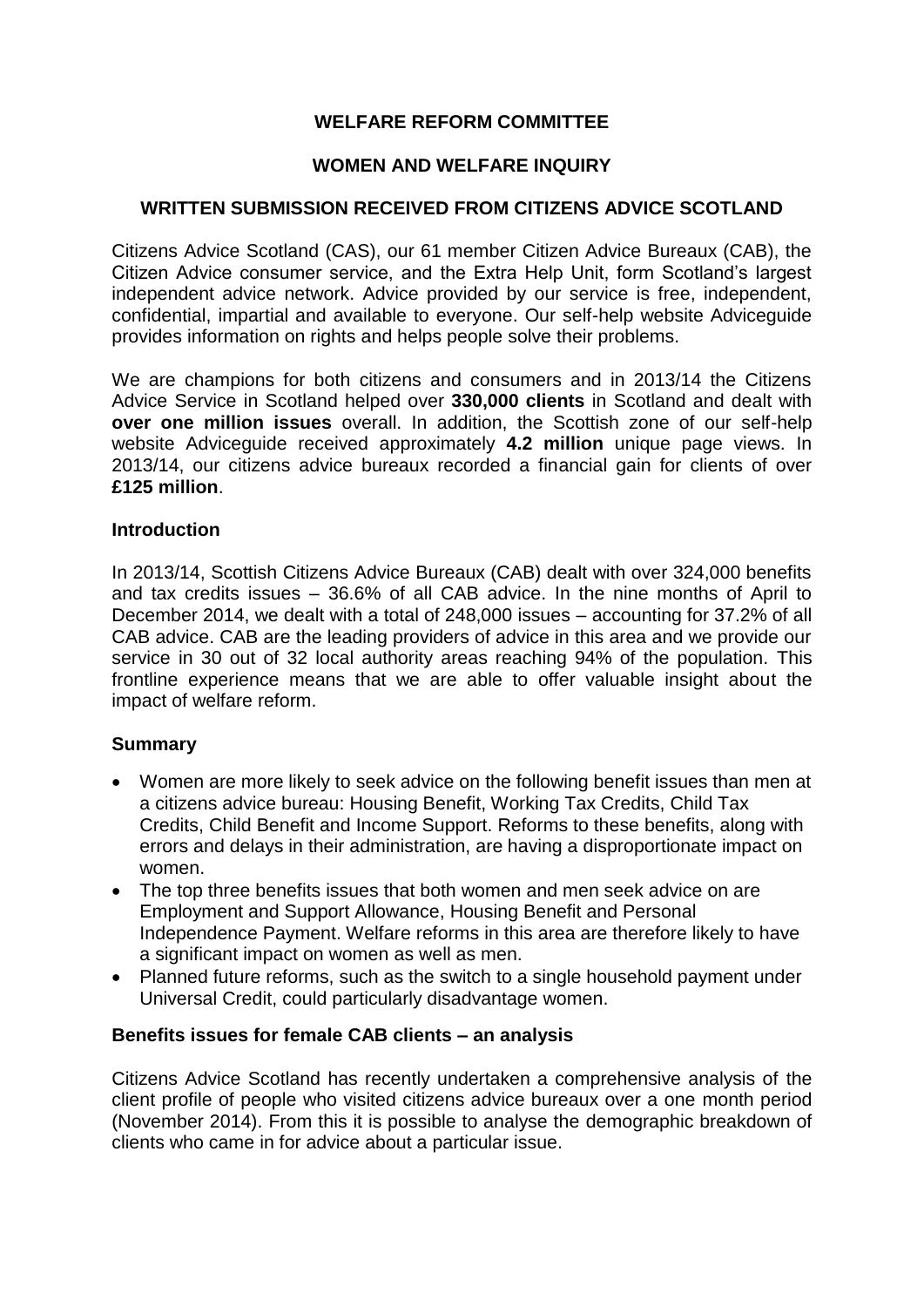Overall, the majority of CAB clients, as well as those with a benefits issue were women (54% for each). Female clients compared to male clients tend to be slightly younger, and are less likely to be single/never married. They are more likely to be caring for children and more likely to be a single parent. They are also more likely to be working part time and less likely to be disabled. This profile is similar for female clients seeking advice on benefits, tax credits and national insurance issues with the key exception being that they are less likely to be employed.

The top ten benefits issues for female CAB clients are shown in Table 1 below. The top three issues appear in the same order for both women and men, but there are some issues that a considerably higher number of women than men seek advice on (shaded in grey).

| Table 1 – Top ten benefits issues for female CAB clients seeking advice on |  |  |  |  |
|----------------------------------------------------------------------------|--|--|--|--|
| benefits issue (November 2014)                                             |  |  |  |  |

| Rank<br>(women) | <b>Issue</b>                               | No.<br>women<br>seeking<br>advice | % women<br>seeking<br>advice on<br>benefits<br>issue | <b>Rank</b><br>(men) | $%$ men<br>seeking<br>advice on<br><b>benefits</b><br>issue |
|-----------------|--------------------------------------------|-----------------------------------|------------------------------------------------------|----------------------|-------------------------------------------------------------|
| $\mathbf 1$     | <b>Employment and Support</b><br>Allowance | 912                               | 23%                                                  | 1                    | 34%                                                         |
| 2               | <b>Housing Benefit</b>                     | 838                               | 21%                                                  | $\overline{2}$       | 16%                                                         |
| 3               | PIP (Daily living)                         | 537                               | 14%                                                  | 3                    | 15%                                                         |
| $\overline{4}$  | <b>Working Tax Credits</b>                 | 508                               | 13%                                                  | 6                    | 8%                                                          |
| 5               | <b>Child Tax Credits</b>                   | 494                               | 12%                                                  | 8                    | 5%                                                          |
| 6               | PIP (Mobility)                             | 443                               | 11%                                                  | 5                    | 12%                                                         |
| 7               | <b>Jobseekers Allowance</b>                | 381                               | 10%                                                  | $\overline{4}$       | 14%                                                         |
| 8               | DLA - Care Component                       | 238                               | 6%                                                   | 11                   | 5%                                                          |
| 9               | Child Benefit/guardians<br>benefit         | 202                               | 5%                                                   | 15                   | 2%                                                          |
| 10              | <b>Income Support</b>                      | 195                               | 5%                                                   | 16                   | 2%                                                          |

The five issues highlighted above (Housing Benefit, Working Tax Credits, Child Tax Credits, Child Benefit and Income Support) were far more likely to be an issue that women sought advice on compared with men. This is further illustrated in Table 2 below.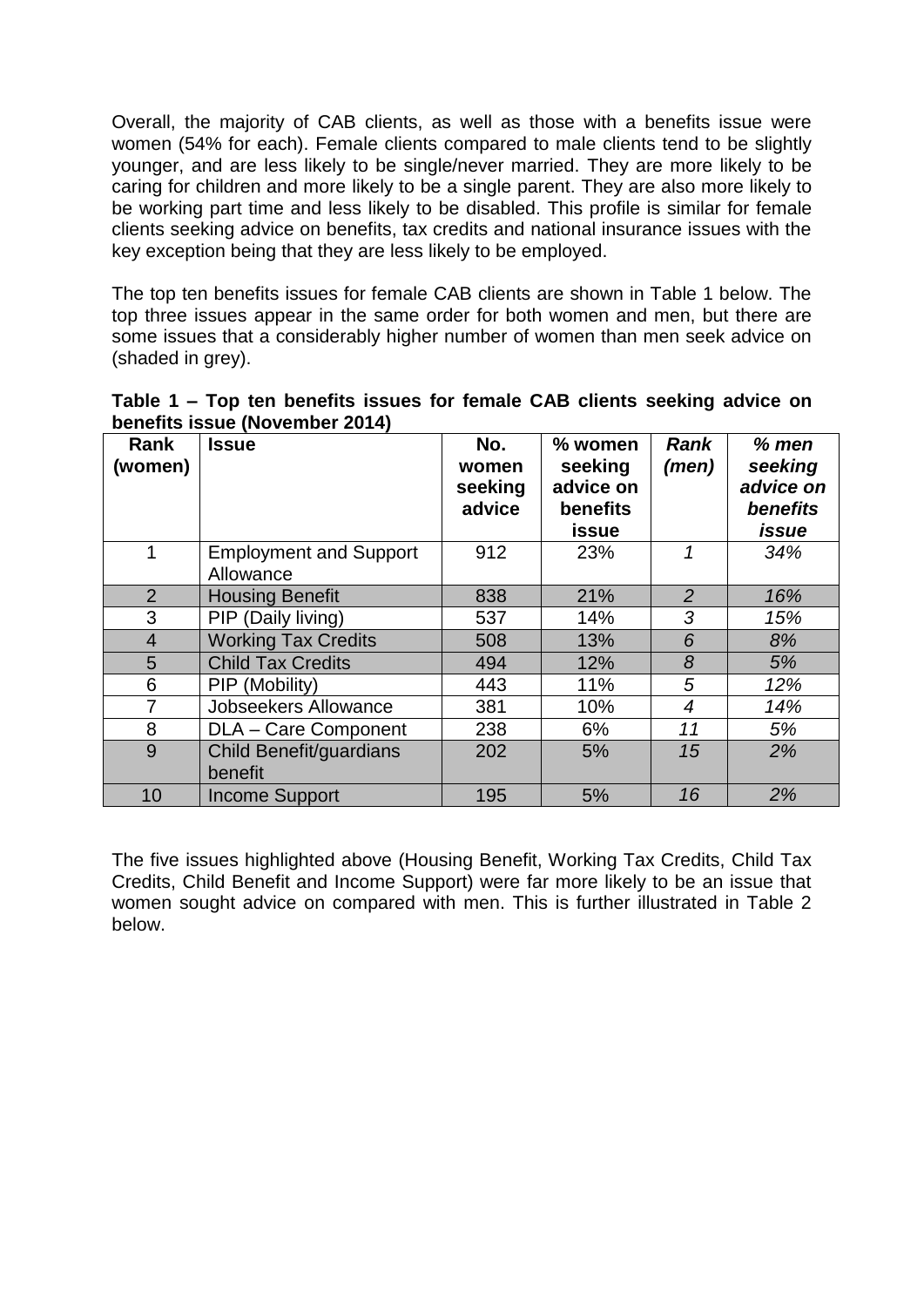| <b>Issue</b>                                 | <b>Female</b> | <b>Male</b> | No. with issue |
|----------------------------------------------|---------------|-------------|----------------|
|                                              |               |             | (both genders) |
| All issues                                   | 54%           | 46%         | 25,358         |
| Benefits, Tax Credits and National Insurance | 54%           | 46%         | 10,624         |
| PIP (Daily living)                           | 52%           | 48%         | 1,458          |
| PIP (Mobility)                               | 53%           | 47%         | 1,187          |
| <b>Scottish Welfare Fund</b>                 | 47%           | 53%         | 244            |
| <b>ESA Work Capability Assessment</b>        | 42%           | 58%         | 426            |
| <b>Sanctions</b>                             | 37%           | 63%         | 269            |
| Food bank                                    | 37%           | 63%         | 589            |
| <b>Housing Benefit</b>                       | 61%           | 39%         | 2,216          |
| <b>Child Tax Credits</b>                     | 75%           | 25%         | 997            |
| <b>Working Tax Credits</b>                   | 65%           | 35%         | 776            |
| <b>Child Benefit</b>                         | 73%           | 27%         | 275            |
| Income Support                               | 74%           | 26%         | 265            |

Overall, this indicates that welfare reforms affecting these five issues are likely to have a particularly pronounced gender impact.

Changes related to Employment and Support Allowance (ESA) and Personal Independence Payment (PIP) are also likely to have a significant impact on women given the volume of clients seeking advice on them from their local CAB, though the difference is likely to affect women and men equally.

# **Tax Credits**

In April 2012, the eligibility rules for Working Tax Credit and Child Tax Credit changed which negatively impacted on 85,000 Scottish families. Up to that date, families were eligible for Child Tax Credits if their income was below £41,300. This changed to £32,000 for families with two children and £26,000 for lone parents. Families were also able to claim Working Tax Credit if they were responsible for at least one child and worked at least 16 hours per week, but this was increased to 24 hours per week (with one parent having to work at least 16 hours). These changes mean that 73,300 families in Scotland will have lost Child Tax Credits worth around £545 per year and a further 11,370 families will have lost Working Tax Credits worth up to £3,870 per year.<sup>1</sup>

By April 2015, the number of in work families in Scotland receiving in work tax credit support had reduced by 105,500 compared to three years previously (a reduction of  $30\%$  in the number of families).<sup>2</sup> As a result of these changes, and others to come, the contribution of state support to family incomes has declined and will decline

 $\overline{\phantom{a}}$  $1$  Welfare changes: Voices from the frontline – Citizens Advice Scotland, May 2012 http://www.cas.org.uk/publications/voices-frontline-welfare-changes<br><sup>2</sup> There were 250,300 in werk femilies in receipt of tox eredite in See

There were 250,300 in-work families in receipt of tax credits in Scotland in April 2015, compared with 355,800 in April 2012. Personal tax credits: provisional statistics: 2015 to 2009, HM Revenue & Customs - [https://www.gov.uk/government/statistics/personal-tax-credits-provisional-statistics-2013](https://www.gov.uk/government/statistics/personal-tax-credits-provisional-statistics-2013-to-2009) [to-2009](https://www.gov.uk/government/statistics/personal-tax-credits-provisional-statistics-2013-to-2009)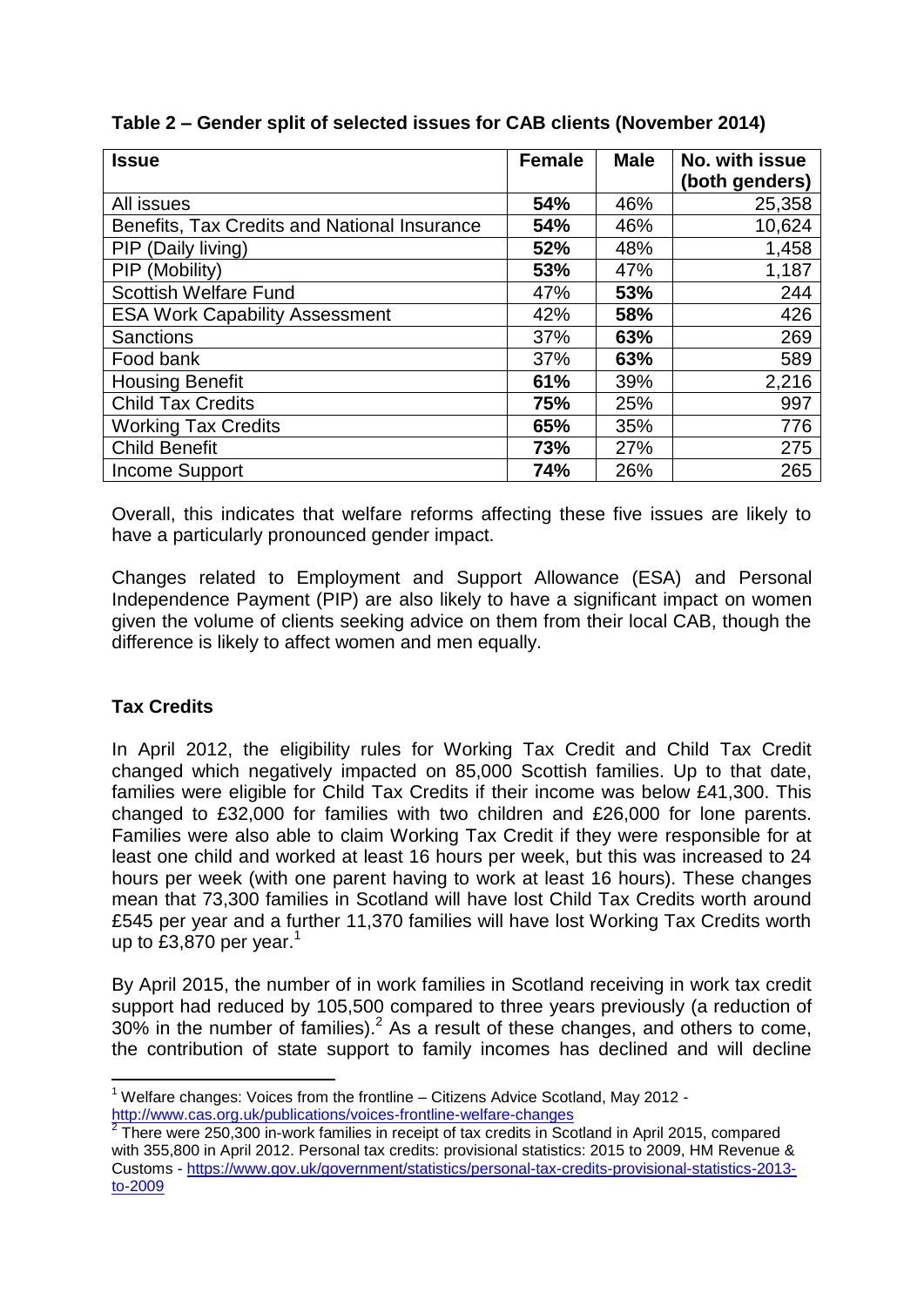further. Consequently, low to middle income families are increasingly vulnerable to income shocks and unexpectedly large bills. Citizens advice bureaux have advised clients who have lost their entitlement to tax credits and subsequently fallen into financial difficulties.

The increase in hours from 16 to 24 for Working Tax Credit eligibility has created a 'hole' in the benefits system for working parents, as those working more than 16 hours per week are ineligible for income-based Jobseeker's Allowance (JSA). In some cases, this creates a disincentive for working parents to increase their hours.

- $\triangleright$  Citizens Advice Direct reports of a caller who had been offered a new job with a higher hourly rate and more hours than she currently gets. However, as it would be 14 or 15 hours per week she would actually be financially worse off taking the job, as she would lose entitlement to Working Tax Credit and Carers Allowance.
- $\triangleright$  A North of Scotland CAB reports of a client who had been told by HMRC that her working hours over the last year were not enough to average 16 hours and so she does not qualify for Working Tax Credit or childcare support. The client is facing poverty in part-time work due to sickness and an inability to work during the school holidays due to childcare difficulties.

There has been an increase in the number of new tax credit issues dealt with by bureaux: from October to December 2014, bureaux dealt with 2,720 new Working Tax Credit issues, and 2,519 new Child Tax Credit issues, both representing a 12 per cent increase from the equivalent period in 2013. As the total number of Tax Credit claimants in Scotland fell during that period, it indicates a rapidly-rising demand for advice in this area.

In addition to the impact of changes to the eligibility criteria for tax credits, bureaux have also seen many clients negatively affected by administrative delays and errors. Key issues include:

- the length of time it can take to get through to HMRC on the telephone to make a claim for tax credits or resolve any issues
- delays in payments or payments stopping suddenly without prior notice or explanation
- clients experiencing distress as a result of letters sent by Concentrix, the company which, from November 2014, began carrying out compliance checks on behalf of HMRC.

As discussed above, women are more likely to seek advice on issues related to tax credits than men. This suggests that these administrative delays and errors associated with tax credits are likely to have a disproportionate impact on women. The following cases illustrate how this can lead to significant hardship for women and their families.

 $\triangleright$  An East of Scotland CAB reports of a client who was told by HMRC that her tax credits had been stopped because of a change in circumstances. HMRC were due to review her claim by a certain date and inform her of her next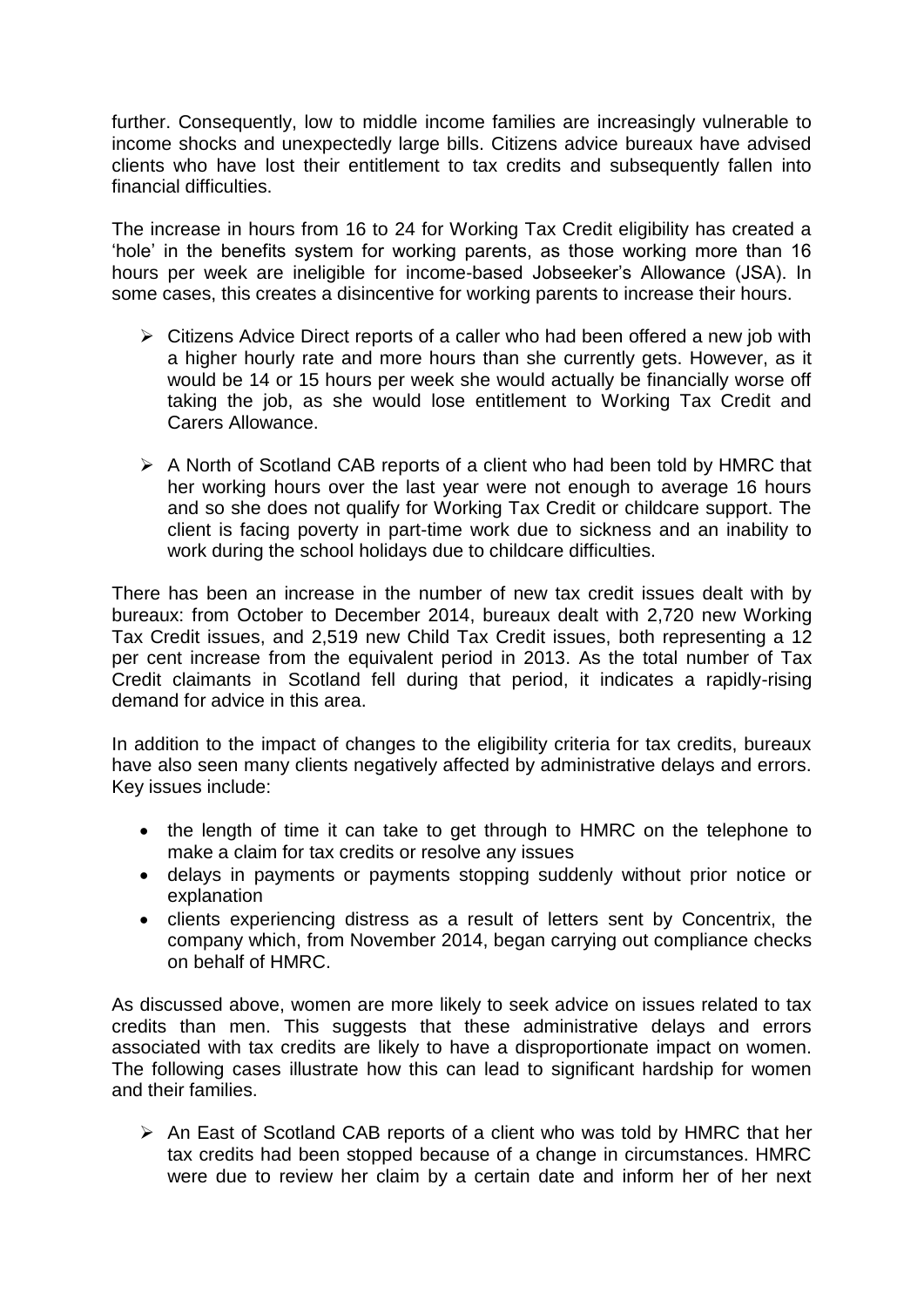payment. They failed to do so and the client came to the bureau to request a food parcel for herself and two young children.

 $\triangleright$  An East of Scotland CAB reports of a client who wanted to apply for Working Tax Credit but who was unable to get through on the telephone. She had spent more than £15 trying to get through to HMRC with no success.

## **Child Benefit**

Child Benefit is paid to the main carer of children up to the age of 16 (or up to the age of 20 in approved education or training). Until the introduction of recent reforms, it was a universal benefit. However, from January 2013 households where at least one person earns more than £50,000 have their Child Benefit effectively tapered. Those households where one person earns more than £60,000 lose their entitlement. Furthermore, Child Benefit was frozen from April 2011 to 2014 and subsequently uprated by only 1%. As women are usually the main carer, these changes have had a disproportionate impact on women.

As with tax credits, evidence from bureaux shows that clients are negatively affected by administrative delays and errors in relation to Child Benefit. For example, bureaux have reported that clients' Child Benefit is stopped without explanation but advisers are unable to get through to HMRC as the lines are too busy.

 $\triangleright$  An East of Scotland CAB reports of a client with a 6-week-old baby who had to wait 12 weeks for her Child Benefit claim to be processed. As a result, she was turned down for a maternity grant because she was not in receipt of appropriate benefits.

### **Income Support**

Women are the majority of those dependent on Income Support: 90 per cent of lone parents are women and women make up 95 per cent of lone parents dependent in Income Support. <sup>3</sup>

From May 2012, lone parents with a youngest child aged 5 or 6 were required to move to JSA. Previously, this requirement only applied to lone parents with a youngest child aged 7 or over. This earlier transition from Income Support to JSA will likely put more pressure on many women, particularly in light of the stricter conditionality requirements and sanctions regime for JSA.

- $\triangleright$  A West of Scotland CAB reports of a client who had applied three times for Income Support, but when she tried to contact the DWP she was told her application was not in the system so they could not help her. The bureau had to issue a food voucher as the client had no money to live on.
- $\triangleright$  A West of Scotland CAB reports of a client, a single mother with a new-born baby, who came in seeking advice as her Income Support was not paid when

 $\overline{a}$  $3$  Multiple ieopardy? The impact of the UK Government's proposed welfare reforms on women in Scotland – Engender, January 2012 – [http://www.engender.org.uk/content/publications/Multiple-](http://www.engender.org.uk/content/publications/Multiple-Jeopardy-Briefing-paper.pdf)[Jeopardy-Briefing-paper.pdf](http://www.engender.org.uk/content/publications/Multiple-Jeopardy-Briefing-paper.pdf)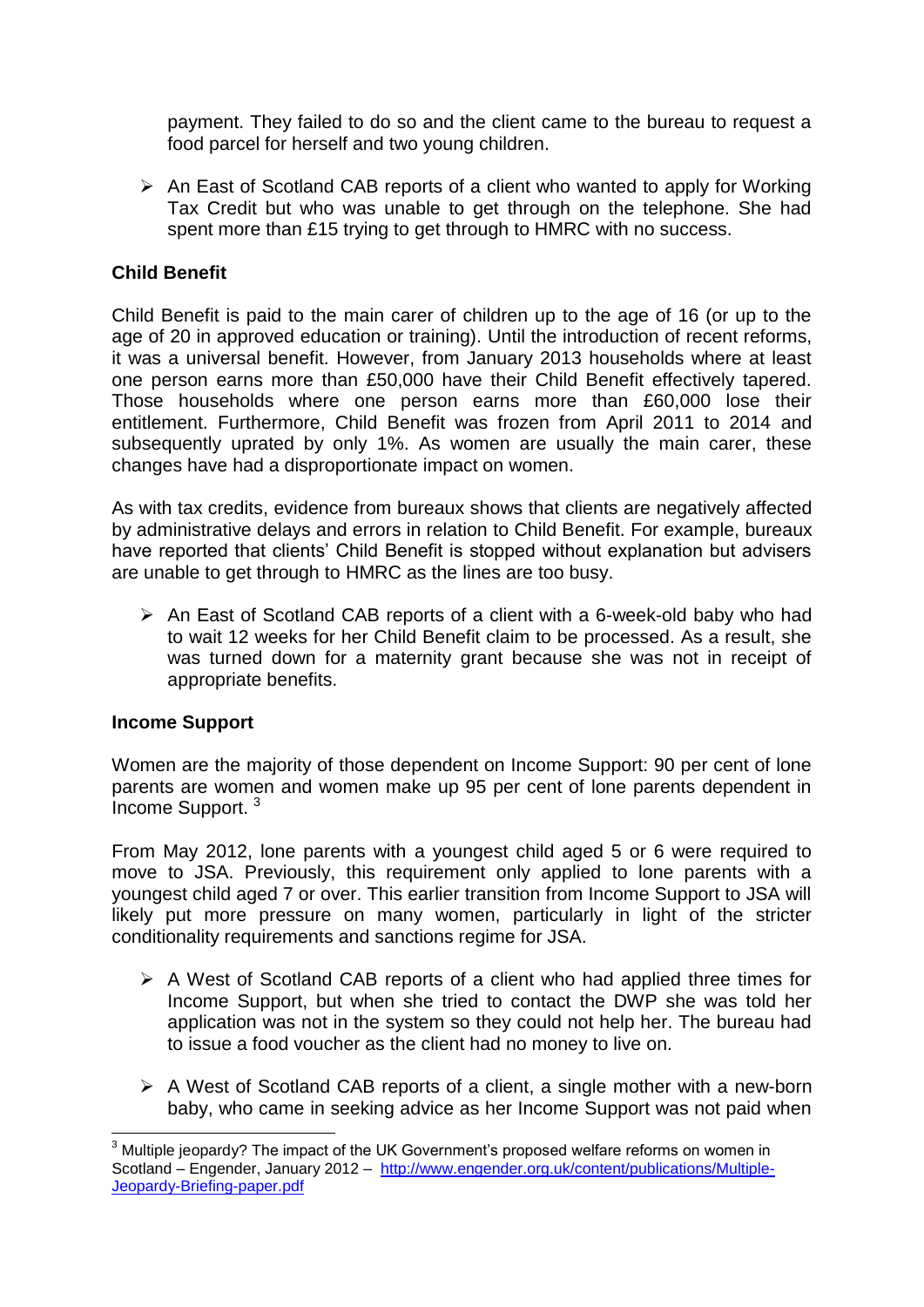it should have been. On contacting Job Centre Plus, the bureau adviser was told that the client was required to attend a compliance interview. The client attended that interview believing it was a routine interview to check she was claiming the correct benefits. However, the interview focused on her baby's father and she was told that it was not acceptable for him to visit the house to see the child. It was implied that she would be under covert monitoring and she could end up in court. The client felt so intimidated that she signed a statement to say that the baby's father was moving into her home, even though she had no intention of allowing him to do this.

## **Housing Benefit**

**.** 

As our statistical analysis reveals, the number of women who seek advice on a Housing Benefit issue at Scottish citizens advice bureaux is notably higher than the equivalent proportion of men. This underscores the importance of continued funding from the Scottish Government to mitigate the 'Bedroom Tax'.

 $\triangleright$  A South of Scotland CAB reports of a client who is disabled and has had her house specially adapted. She and her husband are not currently claiming Housing Benefit but may have to when he retires. If claiming Housing Benefit they will be regarded as under-occupying their accommodation, and were worried about how much extra it would cost to adapt another, smaller, home and move, assuming such a property was available.

Other changes to Housing Benefit have an impact on female CAB clients. The amount deducted for non-dependents (e.g. for adult children living with a parent) almost doubled between 2010 and 2013<sup>4</sup>, which has left some female clients in hardship.

 $\triangleright$  An East of Scotland CAB reports of a client who has high rent arrears. She thought that she was in receipt of Housing Benefit, but has discovered that this stopped as she has working non-dependants living with her. The client has an arrangement in place to pay the arrears and wanted to apply for Discretionary Housing Payment, but was advised she cannot do this if she is not in receipt of Housing Benefit.

From April 2014, migrants from the European Economic Area (EEA) classed as new jobseekers can no longer claim Housing Benefit<sup>5</sup>. This change has placed some female clients in a difficult position.

 $\triangleright$  An East of Scotland CAB reports of a Polish client whose relationship has broken down and needs to move, along with her three children. She has been made an offer of social housing, but it is almost an hour's drive from her work, so she would need to give up her job if she took the offer. However, this would then mean that she would not be entitled to Housing Benefit, which the client would not be able to afford.

<sup>4</sup> What are non-dependent deductions? – Crisis [http://www.crisis.org.uk/pages/what-are-non](http://www.crisis.org.uk/pages/what-are-non-dependant-deductions.html)[dependant-deductions.html](http://www.crisis.org.uk/pages/what-are-non-dependant-deductions.html)

<sup>5</sup> New rules to stop migrants claiming Housing Benefit – Department for Work and Pensions, January 2014<https://www.gov.uk/government/news/new-rules-to-stop-migrants-claiming-housing-benefit>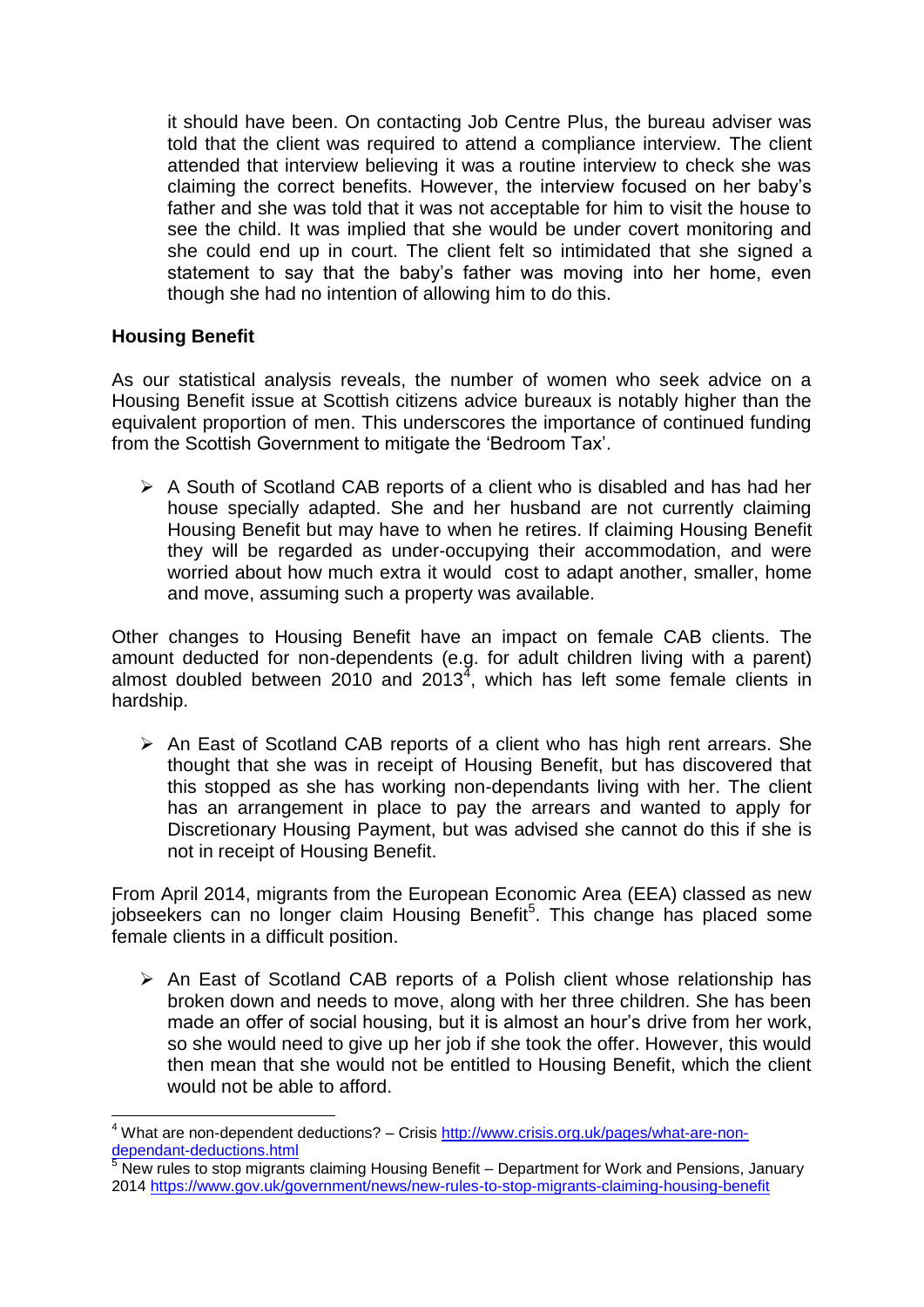Further reforms to Housing Benefit, as have been proposed by some parties may also have a disproportionate impact on women, given that they come to their local CAB for advice on Housing Benefit issues more frequently than men.

## **Changes to ill-health and disability benefits**

The replacement of Incapacity Benefit with Employment and Support Allowance  $(ESA)^6$  and the reform of Disability Living Allowance are two of the biggest changes to benefits.

An estimated 115,000 claimants in Scotland lost entitlements to Incapacity Benefit between 2011 and 2014, with more than half (65,000) moving out of the benefits system altogether. As people are moved off Incapacity Benefit, many are assessed as being able to undertake employment or preparation to return to work.

Despite a recent fall in the number of new issues, ESA remains the most common advice area that clients seek advice on for both women and men, with 38,619 new issues related to this in 2013/14. The fall in numbers is mainly related to a drop in the number of appeal issues, which is likely to be due to the introduction of mandatory reconsideration and also a backlog in the number of assessments.

Particular issues seen by bureaux in relation to ESA include delays in arranging a Work Capability Assessment, delays in the mandatory reconsideration process, a worrying number of ESA claimants receiving sanctions, and problems with medical evidence including lost forms.

We are concerned that new guidance to decide if claimants with mental health issues can get ESA because of a risk of harm to themselves or someone else will discriminate against women. Under the regulation 35(2) of the Employment and Support Allowance Regulations 2008, a claimant can be treated as having limited capability for work-related activity (and therefore placed in the support group) if, by reason of a disease or bodily or mental disablement, there would be a substantial risk to the mental or physical health of any person if the claimant were found not to have limited capability for work-related activity. Updated guidance from the DWP for health professionals carrying out Work Capability Assessments provides that, when assessing substantial risk, men and women should be treated differently: female claimants will have to show an additional risk factor to be treated as having limited capability for work. We are concerned that this will make it more difficult for women to be placed in the support group for ESA.

Personal Independence Payment (PIP) is the UK Government's new disability benefit, which will eventually replace Disability Living Allowance (DLA) for people aged 16-64.<sup>7</sup> PIP, like its predecessor DLA, aims to help with the extra costs of being sick or having a disability, such as additional heating, additional travel costs, special diets or specialist equipment. It is being rolled out across the UK in stages, with full roll-out not expected to be complete until 2018.

**<sup>.</sup>**  $6$  ESA has more stringent medical tests, greater conditionality and a 12-month time limit of non-means tested entitlement for all but the most severely ill or disabled.

 $7$  There are no plans to replace DLA for children under 16 or for people aged 65 and over on 8 April 2013.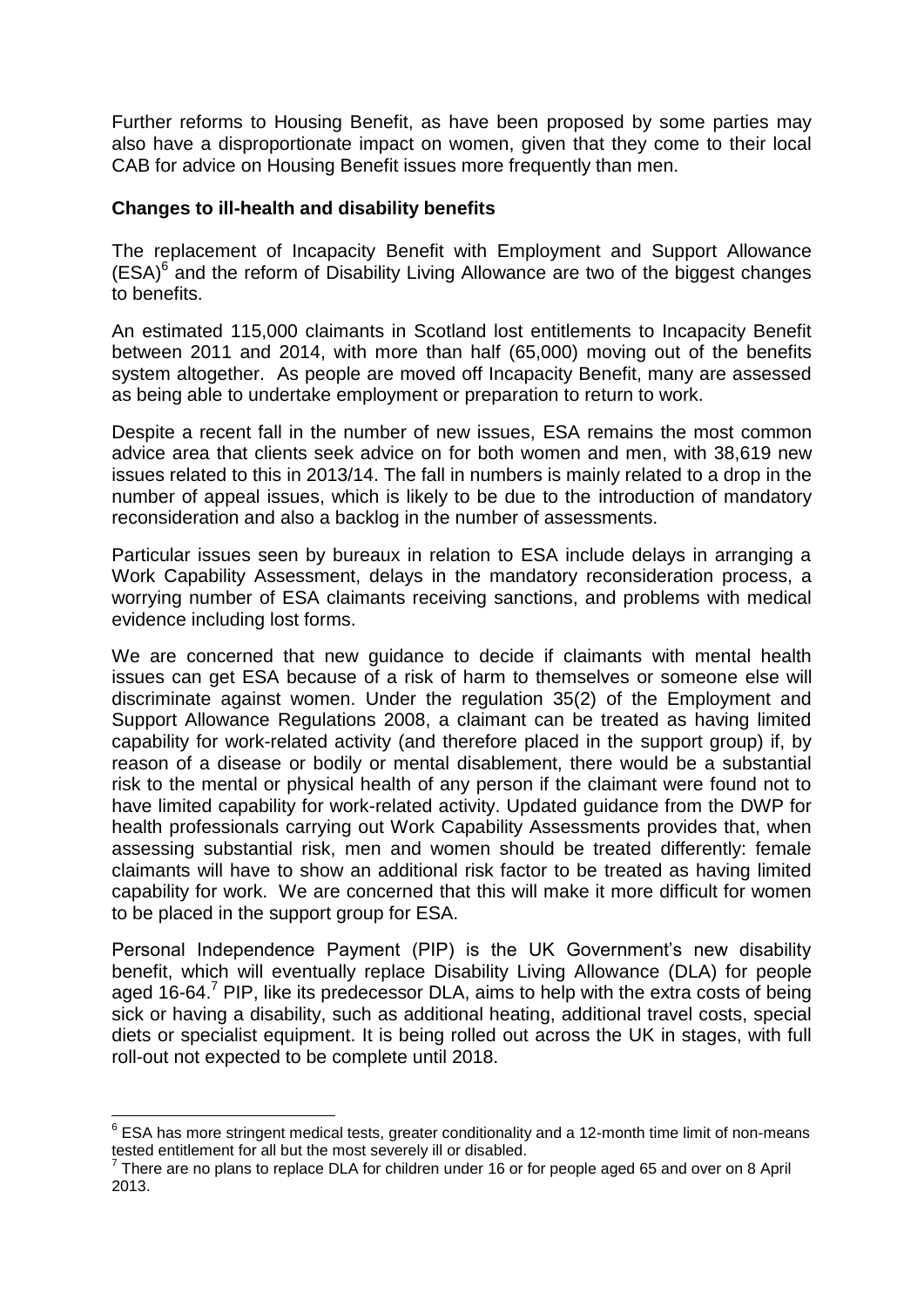The Scottish Government has estimated that over 100,000 existing DLA claimants in Scotland will lose some or all of their benefit by 2018, with a loss of at least £1,120 per year.<sup>8</sup>

DWP data shows that over half of DLA claimants in Scotland are women. The same is the case for PIP – in January 2015, 54.5% of PIP claims in payment in Scotland were to women.

CAS has called for a halt to the roll-out of PIP to existing DLA claimants, ahead of the proposed devolution of powers over disability benefits to the Scottish Parliament. The call is based on bureau evidence showing that new claimants are finding the change extremely problematic, with delays and uncertainty leaving them without income for long periods and making their health conditions worse.<sup>9</sup>

### **Conditionality and sanctions**

Since 2012, more stringent requirements have been placed on JSA and ESA claimants and the penalties associated with sanctions have become more severe. Over recent years, there has been a huge increase in the number of sanctions applied. Between the end of 2012, and September 2014, nearly 150,000 sanctions were applied in Scotland, affecting over 85,000 individuals. In 2013/14, bureaux in Scotland dealt with nearly 4,000 new sanctions issues.

It is clear from bureaux evidence that the current system of benefit sanctions is nowhere near fit for purpose. Sanctions are often being applied unfairly and without warning or explanation, leaving people with little or no money for long periods. This causes severe hardship for many claimants and can have an adverse impact on their health and wellbeing.

Although women are less likely to seek advice from bureau than men in relation to sanctions, data shows that the proportion of women receiving sanctions has increased over recent years.<sup>10</sup>

Under Universal Credit, the sanctions regime will become even more stringent. Claimants will have greater conditions to meet as part of their Claimant Commitment, multiple sanctions will run consecutively rather than concurrently, and they will have to repay any payments they receive if they are in hardship.

### **Destitution and food bank referrals**

We are increasingly seeing clients in crisis, with no money to support themselves or their families. According to the Trussell Trust, 29.7% of food bank referrals in 2014- 15 were due to benefit delays, and 13.8% due to benefit changes (including sanctions). We are also seeing many clients dependent on food banks and charity support because of sanctions. In the first half of 2014 CAB dealt with one food bank

\_\_\_\_\_\_\_\_\_\_\_\_\_\_\_\_\_\_\_\_\_\_\_\_\_\_\_\_\_\_\_\_\_\_<br><sup>8</sup> Financial Impacts of Welfare Reform on Disabled People in Scotland – Scottish Government, August 2014<http://www.gov.scot/Resource/0045/00457564.pdf><br><sup>9</sup> Voice from the Frentline: Helt the rell aut of BIB in Se

Voices from the Frontline: Halt the roll out of PIP in Scotland - Citizens Advice Scotland, March 2015 <http://www.cas.org.uk/publications/voices-frontline-halt-roll-out-pip-scotland>

<sup>&</sup>lt;sup>10</sup> JSA sanctions in Scotland – Scottish Government, November 2014 <http://www.gov.scot/Resource/0046/00462782.pdf>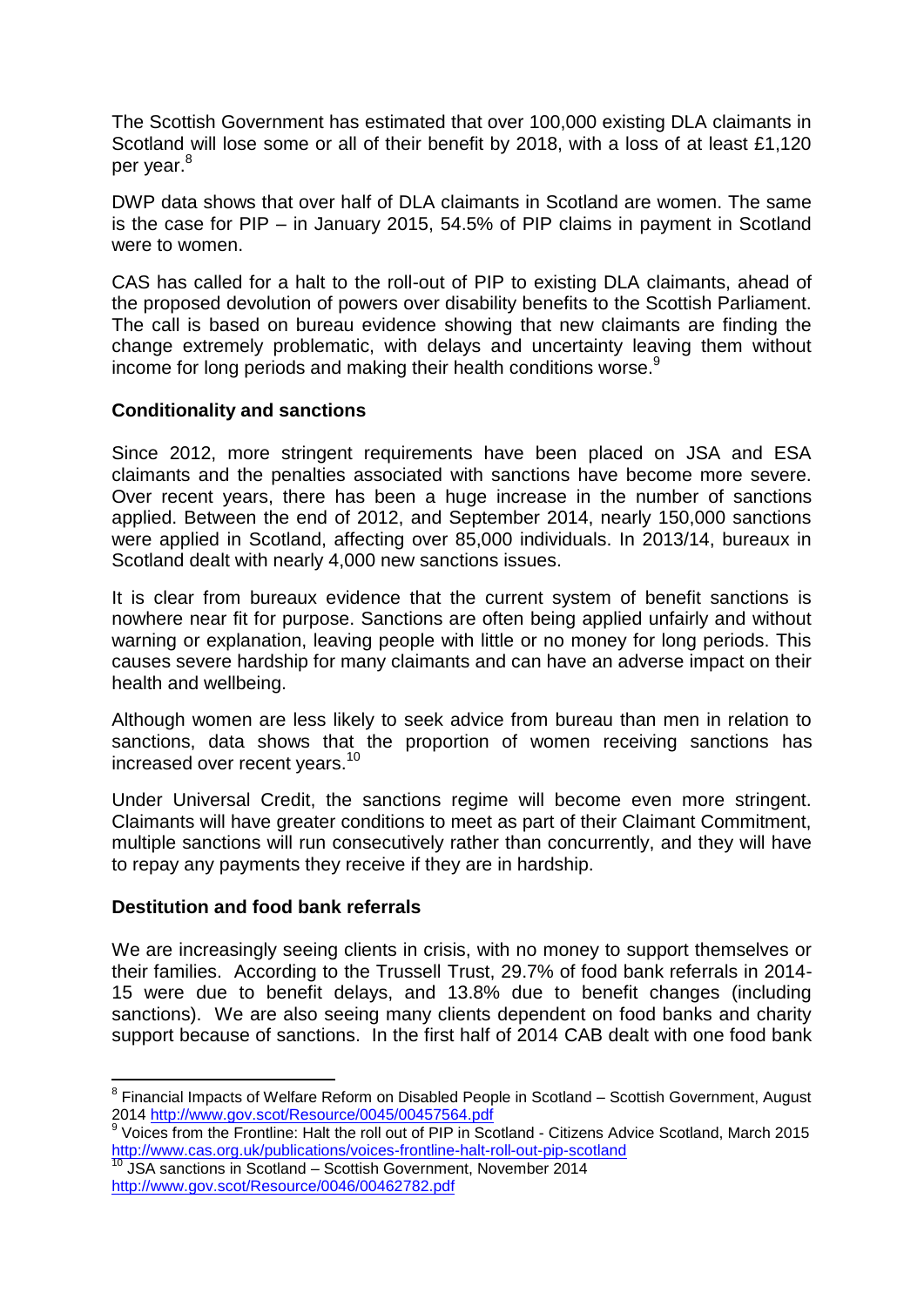issue for every 42 clients they saw. Food banks are not a long term solution, and some food banks only offer a maximum of three parcels.

# **Universal Credit**

Most of the benefits referred to above (Working Tax Credit, Child Tax Credit, Income Support, Housing Benefit, ESA and JSA) will be incorporated into Universal Credit when it is fully rolled out in Scotland. Until April 2016, only single jobseekers with 'non-complex' claims will be started on Universal Credit<sup>11</sup>, but when it is expanded to include couples and families with children as well as more vulnerable claimants with chaotic lifestyles its impact may even more pronounced, and some gender impacts may be seen.

Citizens Advice Scotland supports the principle of Universal Credit, but has concerns about a number of the proposed reforms, such as the housing element being paid to claimants rather than directly to social landlords, the ongoing impact of the bedroom tax, proposals to sanction claimants for turning down an offer of a zero hours contract, and the frequency of payments increased to four weeks. It is perhaps notable that the majority of women who claim Child Tax Credit, particularly lone parents opt for a weekly rather than a monthly payment, given the option.<sup>12</sup>

The switch to a single household payment under Universal Credit has also caused particular concern that women may lose out. Concerns have included a loss of independent income for women; money paid to men being less likely to be spent on children; concerns about a return to a 'male breadwinner' model; and concerns for victims of domestic abuse whose Universal Credit is paid to their partner.<sup>13</sup>

It is proposed to eventually roll out conditionality requirements to in-work Universal Credit claimants on a low income<sup>14</sup> which will require claimants to increase their working hours, find additional work, or a new job with a higher wage. In-work claimants may face a sanction if they are unable to comply. Given that 42% of women employed in Scotland work part-time (compared with 11% of men), and are on average paid less per hour<sup>15</sup>, it would appear that this will affect women more than men.

When Universal Credit is fully rolled out, the UK Government proposes that claimants will be able to receive 85% support with their childcare costs provided they earn above the personal tax threshold. However, those earning less than this (currently £10,600 per year) would only be eligible for 70% support for childcare costs. As research by our colleagues at Citizens Advice (England and Wales) shows a number of groups would miss out on support as a result of this 'two tier' system, including lone parents who want to return to work after maternity leave; households

**<sup>.</sup>**  $11$  With the exception of the Inverness Jobcentre Plus area where claims are being taken from families <sup>12</sup> Child and Working Tax Credits Statistics – HMRC, April 2015

[https://www.gov.uk/government/uploads/system/uploads/attachment\\_data/file/423621/ChildandWorki](https://www.gov.uk/government/uploads/system/uploads/attachment_data/file/423621/ChildandWorkingTaxCreditsStatistics-April_2015.pdf) [ngTaxCreditsStatistics-April\\_2015.pdf](https://www.gov.uk/government/uploads/system/uploads/attachment_data/file/423621/ChildandWorkingTaxCreditsStatistics-April_2015.pdf)

 $\frac{13}{13}$  The Gender Impact of Welfare Reform – Scottish Government Communities Analytical Services, August 2013<http://www.gov.scot/resource/0043/00432337.pdf>

Income below the equivalent of 35 hours per week at the National Minimum Wage

<sup>15</sup> Statistics – Close the Gap<http://www.closethegap.org.uk/content/gap-statistics/>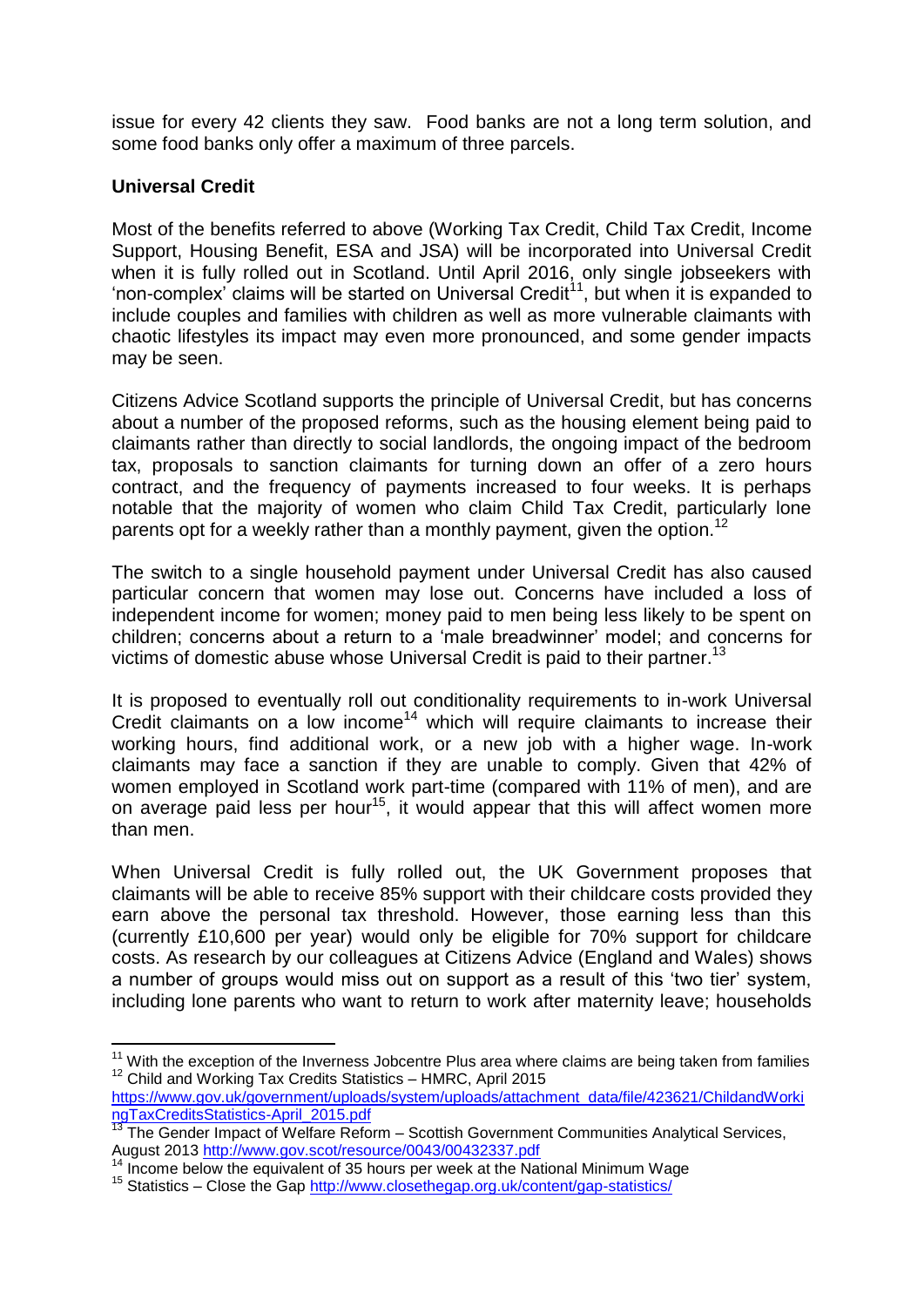with high childcare costs with variable hours of work and lone parents with more than two children of school age. It also makes claimants vulnerable to sudden and dramatic income loss if the Personal Tax Allowance rises.<sup>16</sup>

CAS would echo Citizens Advice's recommendation that 85% support for childcare costs should be extended to all Universal Credit claimants, or if no further funding is available then all claimants should be able to access the same level of support rather than a two-tier system being created.

### **Devolution**

**.** 

CAS welcomed the Smith Commission report, and much of the subsequent UK Government's Command Paper *'Scotland in the United Kingdom: An enduring settlement'.* Although CAS would have preferred to see the devolution of all benefits (outside the state pension), we look forward to working with all those involved in the transfer of powers to the Scottish Parliament to deliver a more responsive and fair social security system for Scotland.

We strongly welcome the devolution of powers over disability benefits to Scotland. Since its introduction, new claimants have experienced significant problems in claiming PIP, particularly as a result of delays in the assessment and decision process, and they have turned to their local bureau for advice and support. The majority of the 190,000 existing DLA claimants in Scotland are yet to be migrated to PIP, with this process expected to begin in October 2015.

As mentioned above, CAS has called for a halt to the roll-out of PIP in Scotland to ensure that people are not put through the distress and uncertainty of two benefit upheavals in a short period of time. We also believe that continuing with the roll-out as planned would limit the flexibility of the Scottish Parliament in the future to deliver its own system of disability benefits. This is particularly so given the UK Government's intention of reducing current spend by 20 per cent. It is crucial that the Scottish Parliament is able to put in place a system that is equal, fair and responsive to the needs of disabled people in Scotland.

CAS has also welcomed the devolution of powers over employment support programmes. However, we remain concerned about how this structure will sit alongside the current discredited sanctions regime, which will remain reserved to the UK Government and administered by the DWP. We believe that more flexibility needs to be given to providers of employment support in referring people for sanctions.

The Smith Commission agreement proposes the devolution of certain administrative controls over Universal Credit. Whilst limited, there is scope for some policy innovation with these powers. CAS recommends that, at the very least, exemptions to the underoccupancy charge within the housing element are made, to ensure that disabled people whose homes have been specially adapted to meet their needs,

 $16$  Support for childcare costs in Universal Credit – Citizens Advice (England and Wales), November 2013

[http://www.citizensadvice.org.uk/index/policy/policy\\_publications/er\\_benefitsandtaxcredits/support\\_for](http://www.citizensadvice.org.uk/index/policy/policy_publications/er_benefitsandtaxcredits/support_for_childcare_costs_in_universal_credit.htm) [\\_childcare\\_costs\\_in\\_universal\\_credit.htm](http://www.citizensadvice.org.uk/index/policy/policy_publications/er_benefitsandtaxcredits/support_for_childcare_costs_in_universal_credit.htm)